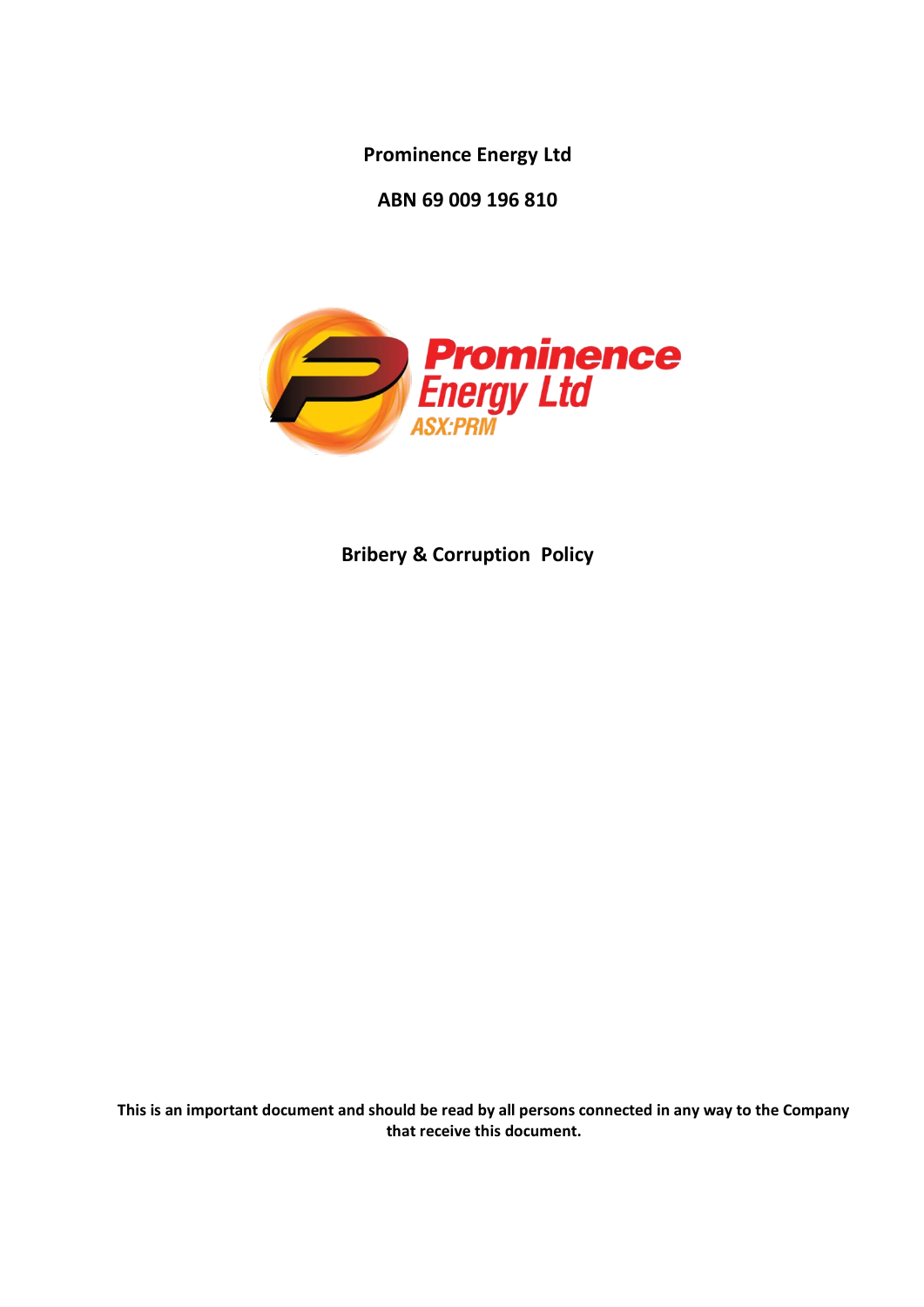Prominence Energy Ltd

# **ABN 69 009 196 810**

## &subsidiaries

Allcompaniescollectivelyreferredtoas"Company"or"PRM."

## **Purpose**

The Company has a zero-tolerance approach to bribery and corruption and is committed to conducting its operations and business activities with integrity and preventing bribery or corruptionbyanyof itsdirectors,officers,employeesoranyotherpartyactingonitsbehalf.

ThepurposeoftheAnti-BriberyandCorruptionPolicy(thePolicy)isto:

- supplement the Company's Code of Conduct by setting out the conduct expected by the Company to minimise the risk of bribery or corruption occurring in connection with its operations and activities;
- further reinforce the Company's values; and
- provide guidance to those working for the Company on how to recognise and deal with bribery and corruption issues.

#### **Scope**

This Policy applies to all employees, executive management, suppliers, consultants, customers, joint venture partners (where they agree to be bound by the Policy) as well as temporary and contract staff (including subcontractors) (Representatives). Representatives must ensure that they do not become involved, in any way, in the payment of bribes, whether in the public or commercial sector. This Policy sets out the minimum standards to which all Representatives of the Company must adhere to at all times.

# **Prohibited Activity**

Bribery and corruption in any form are prohibited. Serious criminal and civil penalties, as well as reputational damage, may be incurred if the Company or a Representative of the Company is involvedinBriberyor Corruption.

Bribery means offering, giving, promising, accepting or soliciting of a benefit (monetary or otherwise) as an inducement for action which is illegal, unethical or a breach of trust and may affect the performance of an officer's duties and obligations to the Company. Bribes can take the form of gifts, loans, fees, services, rewards or other advantages.

Corruption is a deliberate act of dishonesty, breach of the law, or abuse of public trust or power that undermines or is incompatible with the impartial exercise of an official's powers, authorities, duties or functions for private gain. A Representative of the Company, under no circumstances, is permitted to engage in Corruption, whether directly or indirectly.

A Representative of the Company must never:

• give, offer, promise, accept, request or authorise a bribe, or engage in bribery, whether directly or indirectly to anyone;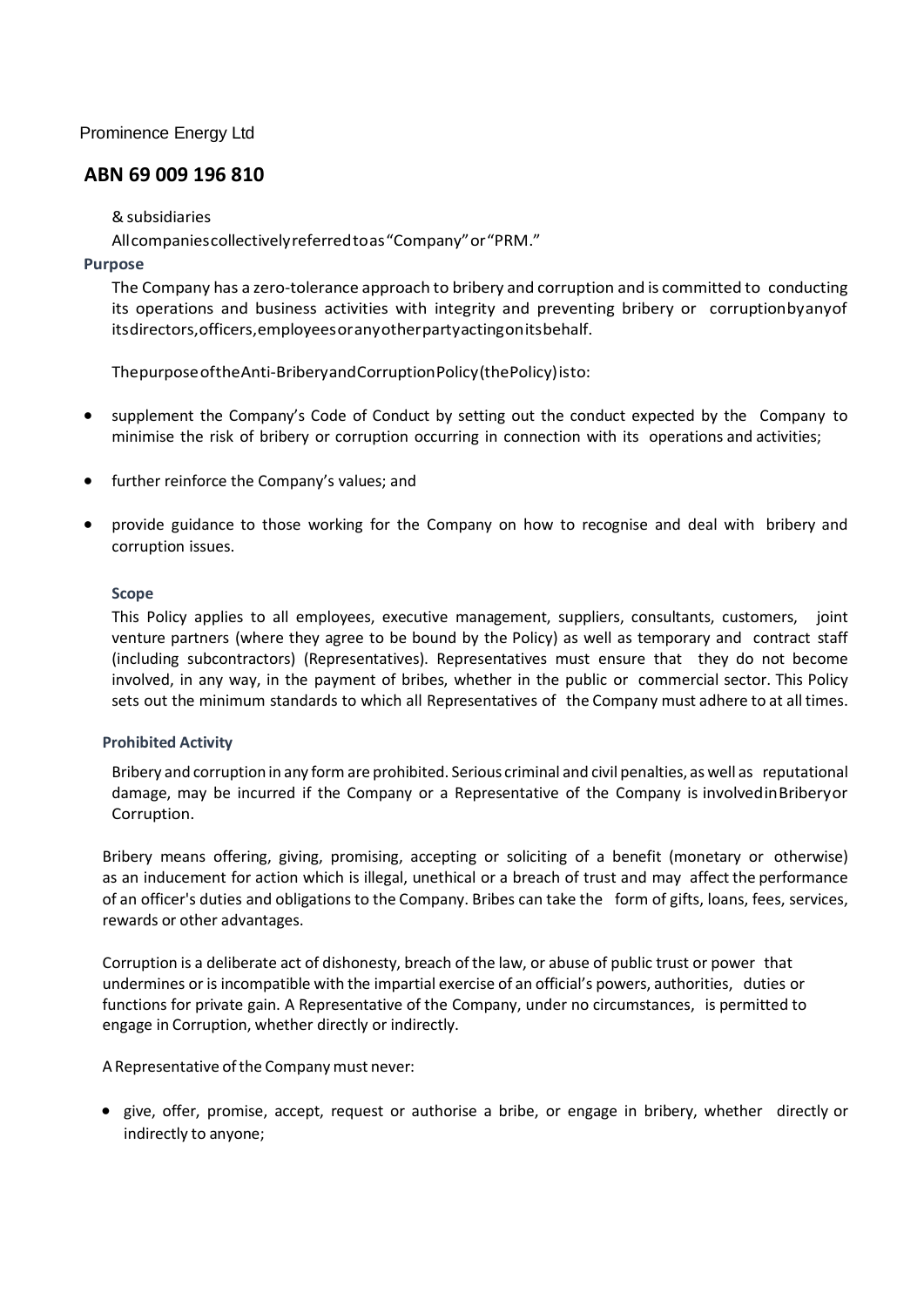- give, pay, offer, pay or give anything of value to a public official in order to obtain business or anything of benefit to the company. 'Public official' should be understood very broadly, and this means anyone paid directly or indirectly by the government or performing a public function, including officials of stateowned enterprises and public international organisations;
- give, pay, offer or promise a facilitation payment and secret commissions;
- acceptGifts or Entertainment where the donor party is engaged in a tender or competitive bidding process with the Company;
- give, pay, offer or promise Gifts or Entertainment where a material business decision is imminent between the Company and the other party;
- give, pay, offer, promise or receive Gifts and Entertainment not in accordance with this Policy;
- preparefalse,misleading,incompleteorinadequateaccountingbooksorrecords;or
- hire an agent, consultant or other intermediary if they have reason to suspect that they will pay bribes on behalf of the Company's behalf.

## **Gifts, Entertainment and other benefits**

TheCompanydoesnotpermittheexchangeofgiftsorinvolvementinhospitalityactivitiesthatis beyond generalcommercialpracticeorthatoccursincircumstancesthatcouldbeconsidered togiverisetoundue influence.

A Representative of the Company must obtain approval from the CEO or Company Secretary (or in the case of directors or senior executives from the Chair) before accepting or offering any gift or hospitality where it is reasonably foreseeable that the gift or hospitality will exceed US\$200 in value (Threshold Value).

# **Charitable and political donations**

The Company does not make payments in cash or in kind, directly or indirectly, to politicians, political parties, political organisations, their representatives or any independent candidates engaged in politics. Any breach of this Policy could contravene applicable legislation and result in sanctions against the Company, its subsidiaries and their respective directors.

The Company may make charitable donations and contribute to social programs (e.g. community education and health programs) as permitted by local laws and practices. No charitable donation may be offered or made on behalf of the Company without the prior approval of the CEO.

# **Maintainingaccurate booksandrecords**

The Company secretary must keep a record of all requests and written approvals for receiving and offering gifts or benefits. This register will be reviewed at least annually by the Board.

All accounts, invoices, memoranda and other documents and records relating to dealings with Third Parties should be prepared and maintained with strict accuracy and completeness. No accounts must be kept "off-book" to facilitate or conceal any improper payments. Reporting